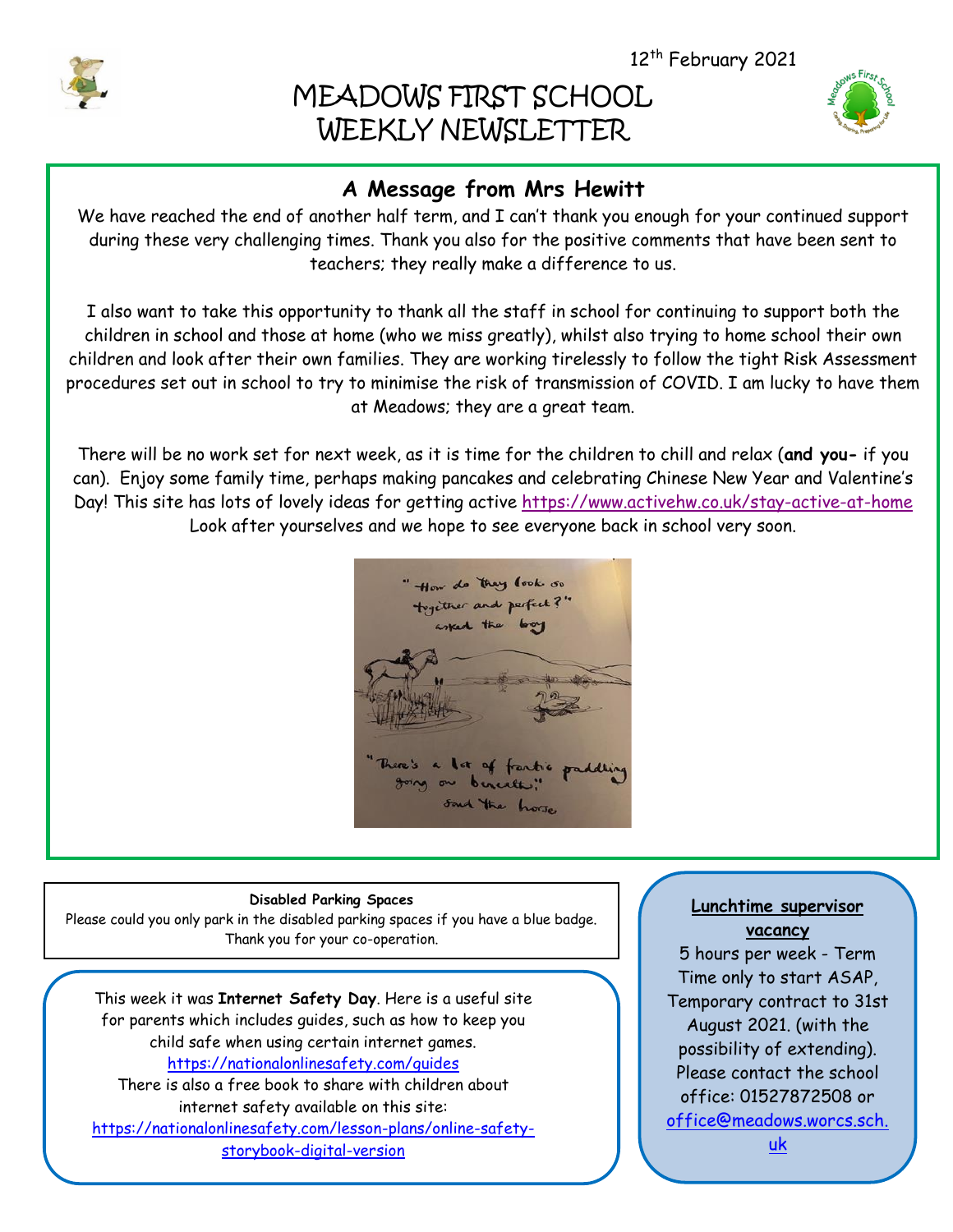### **Key messages for parents re COVID**

### **Key messages for parents re COVID over half term break**

- Parents of pupils who are symptomatic at any time should arrange for immediate testing: https://selfreferral.test-for-coronavirus.service.gov.uk/antigen/condition
- Pupils who have COVID-19 symptoms starting on either Saturday 13th or Sunday 14th February will need to inform their school if they subsequently test positive.
- Pupils who develop COVID-19 symptoms after Sunday 14th February and test positive will not need to inform the school but will be required to self-isolate for 10 days and their close contacts will be identified through the national Contact Tracing Service (CTS).
- Pupils who need to continue their self-isolation into the new term should inform the school of their absence in the usual way.
- Parents should be reminded that under no circumstances should any pupil return to school if they are exhibiting any COVID-19 symptoms (however minor) or are unwell in any other way. They should arrange for a test and inform the school

**The school will text you if there has been a positive case in your child's bubble and you are required to selfisolate. I am hoping that this will not happen but I have to keep in contact with Public Health England for 6 days after the end of term.**

### **After Half Term:**

The government are asking us all to help the NHS by staying at home. Guidance states that 'if children can stay at home safely they should to limit the chance of the virus spreading'. That is why the Government has asked parents to 'keep their children at home wherever possible and asked schools to remain open only for those children who absolutely need to attend'. We have very high numbers due to attend after half term; please only use the provision if you absolutely need to.

**Here2Help:** is a website for families who are self-isolating and unable to get support from friends, family or neighbours. On the Here2Help website families can find resources to help with staying at home during Coronavirus as well as an online form they can fill out to request the support they need. If the family does not have internet access, they can call 01905 768053 which is open Monday to Thursday, 9am-5pm and Friday 9am-4.30pm. Here2Help is a group that can signpost callers to up to date advice and arrange volunteer support where required to help those who are unable to leave their homes as a result of needing to self-isolate.

The types of support available include:

• Collecting and delivering food and supplies

• Help collecting prescriptions

- Support for those who are feeling isolated
- Advice around money, benefits and debt

For more information visit: [www.worcestershire.gov.uk/here2help](http://www.worcestershire.gov.uk/here2help)

Wellbeing links on our school website to support MHWB including useful mindful activities that don't involves sitting in front of a screen and bools to help explain coronavirus [https://www.meadowsfirst.co](https://www.meadowsfirst.co.uk/parents/covid19) [.uk/parents/covid19](https://www.meadowsfirst.co.uk/parents/covid19) [https://www.meadowsfirst.co](https://www.meadowsfirst.co.uk/curriculum/wellbeing) [.uk/curriculum/wellbeing](https://www.meadowsfirst.co.uk/curriculum/wellbeing)

We want to further enhance our pastoral and academic support for pupils, especially after Lockdown. We are delighted to announce that we have appointed a new part-time experienced SENCO and Thrive practitioner, Mrs Rowley, to job share with Mrs Dodman. There will now be a SENDCo onsite throughout the week. You can contact both on [senteam@meadows.worcs.sch.uk](mailto:senteam@meadows.worcs.sch.uk)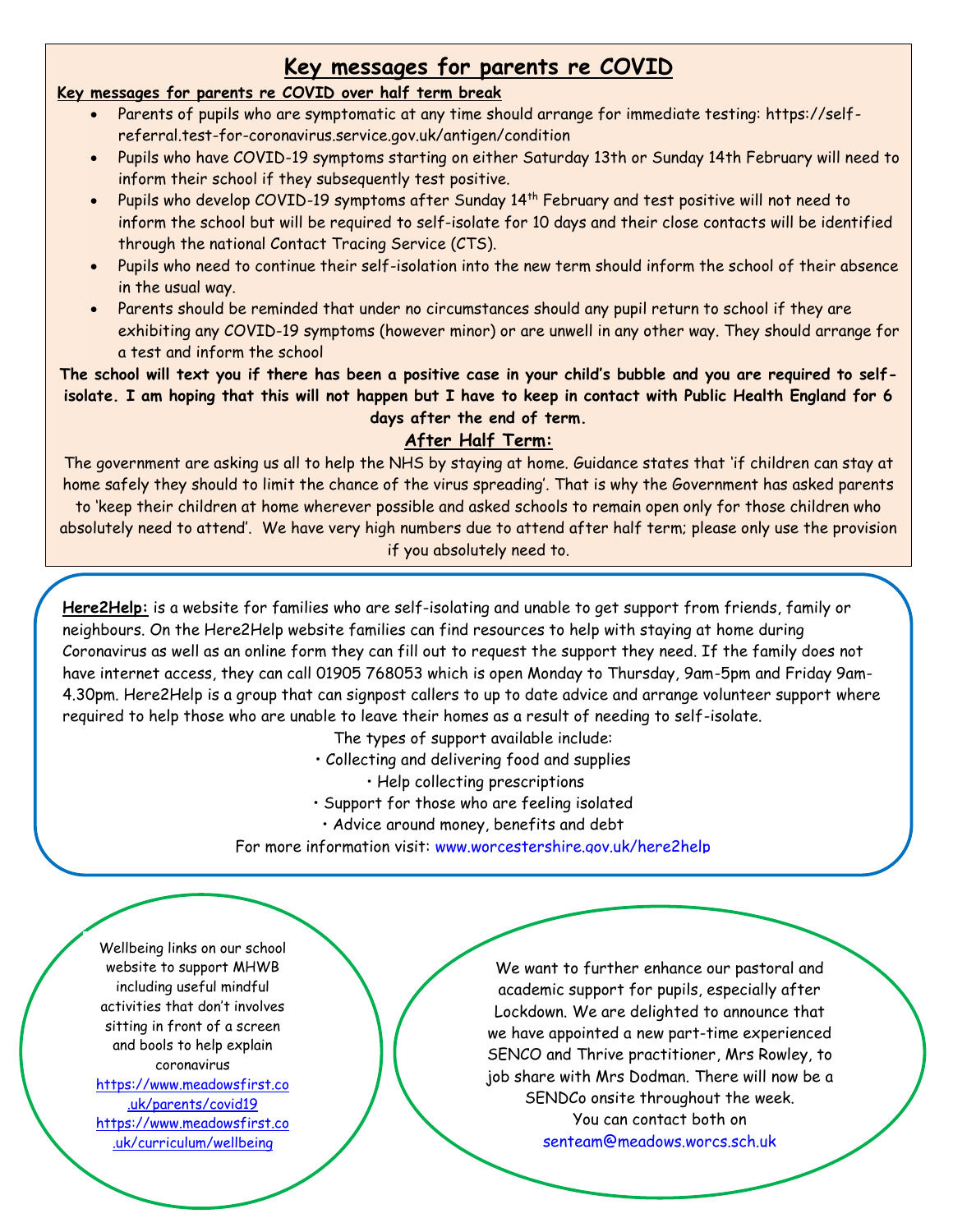## **Stuck for something to do over a lockdown half term? See below for some Non- Screen Time Activities**